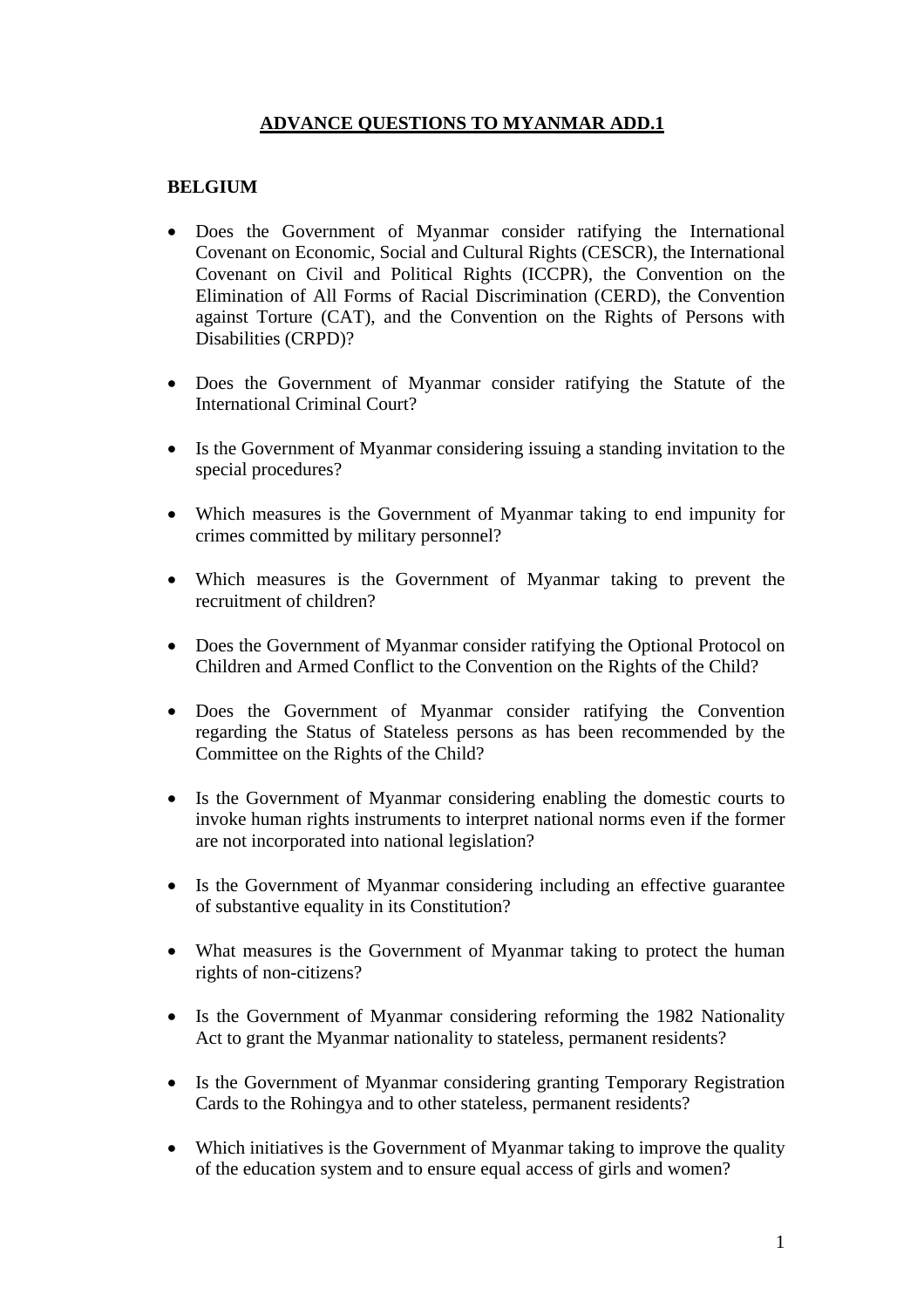## **NORWAY**

- At this stage in the political process in Myanmar, how will the Government ensure that that legal and legitimate political parties as well as civil society organizations will be able to voice their political opinions and assemble freely? We would also welcome information on any steps taken to ensure that human rights defenders can pursue their activities unhindered, including in terms of ensuring their safety, security and freedom of movement.
- We take note of the cooperation between the Government of Myanmar and UN agencies with regards to children's rights, hereunder the ILO complaints mechanism as well as the important objective of demobilization and reintegration of child soldiers. Would the Government be willing to consider further steps to improve child rights, such as appointing social workers and activating child rights committees at township, regional and national levels? Could support for such steps be further developed in cooperation with NGO and UN partners?
- We further note the reporting under the Convention of the Rights of the Child in 2009. How does the Government of Myanmar plan to follow up on the conclusions by the Committee on the Rights of the Child, as well as those put forward by the Committee on the Elimination of All Forms of Discrimination against Women (CEDAW)? Would it be deemed relevant to review the Child Law in terms of increasing the age of criminal responsibility, prohibiting corporal punishment and increasing support to child victims and witnesses?
- The Special Rapporteur, the CRC and several reports of the civil society has expressed concern about the lack of independence of the judiciary. We would welcome information on the steps the Government is taking to ensure an independent and impartial judiciary.
- Several treaty bodies have expressed concerns about discrimination against ethnic minorities in Myanmar. We would appreciate information on the relevant steps that the Government may take to safeguard also the rights of ethnic and religious minorities.
- The National Report of Myanmar makes reference to the Myanmar Human Rights Body and relevant mechanisms. In this regard we would welcome specific examples of the activities carried out by the Myanmar Human Rights Body relating to "religious rights, right to development, and women and child rights" as mentioned in the National Report (para. 22). We would also welcome more detailed information about the mechanism which is said to allow citizens to make complaints about human rights violations to the Minister of Home Affairs in his capacity as the Chairman of the Myanmar Human Rights Body, as well as details of subsequent investigations and actions undertaken, as referenced in the National Report (para. 23).
- We note the steps the Government of Myanmar has taken in the preparations for the UPR-reporting process. How does the Government plan to ensure a